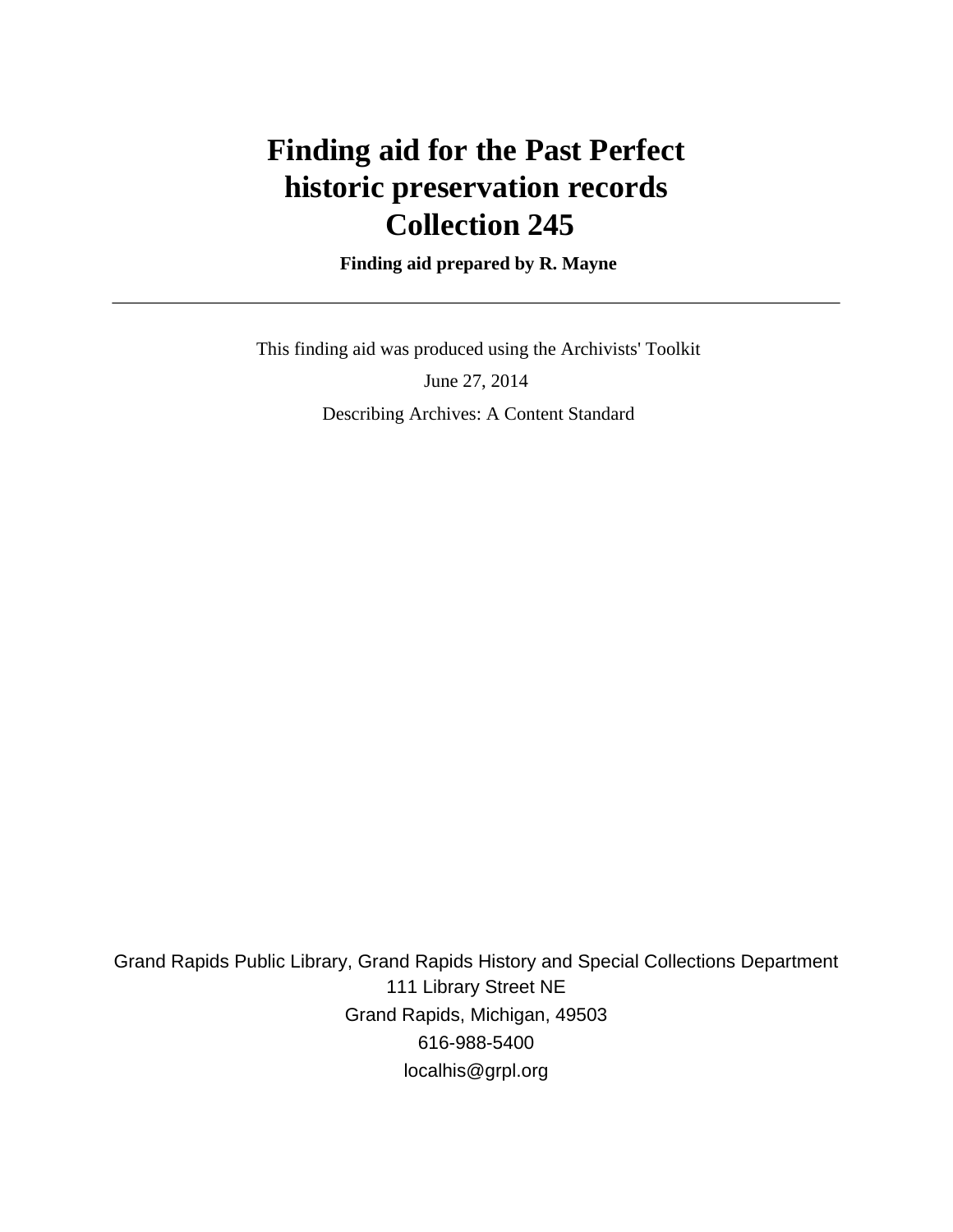# **Table of Contents**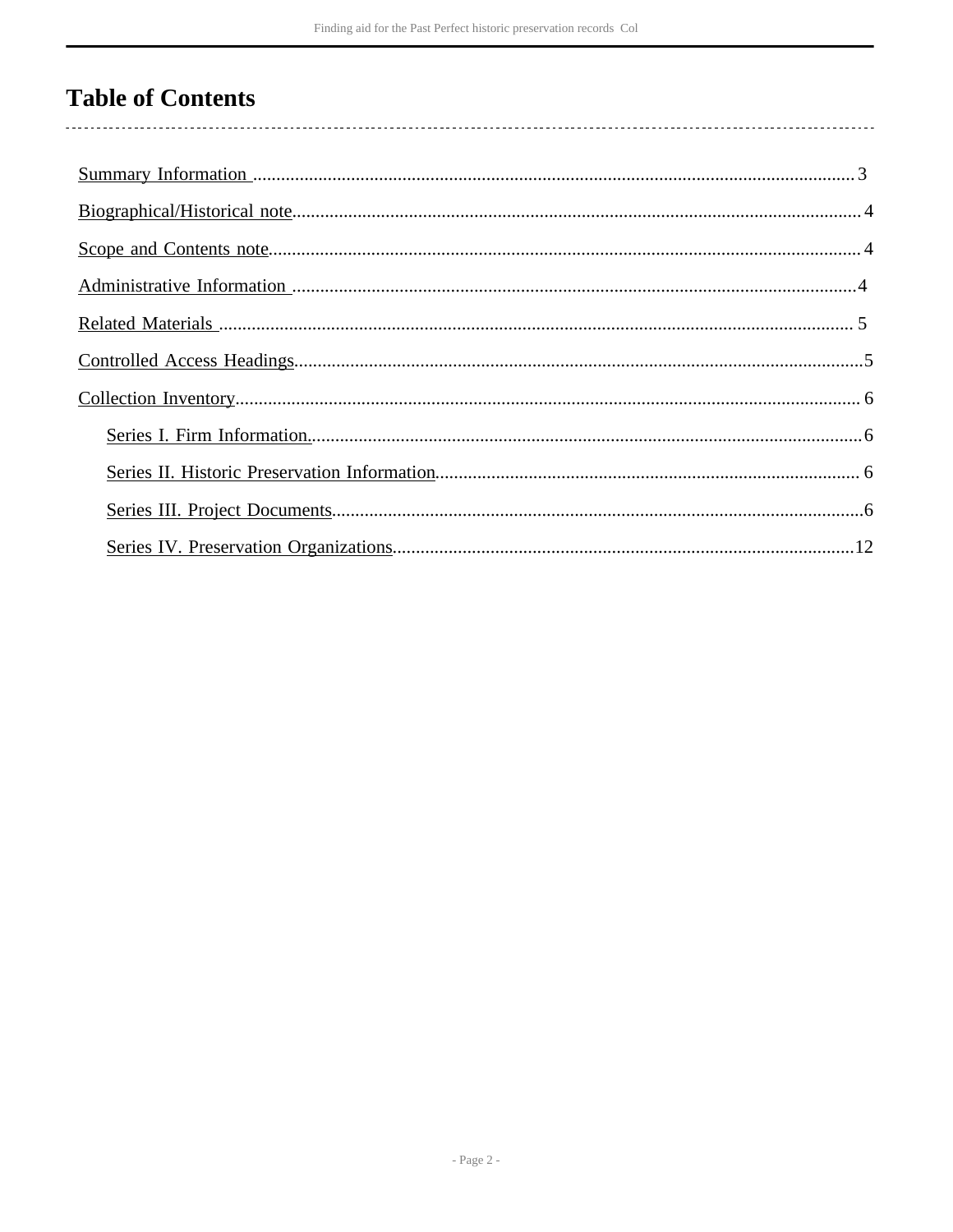## <span id="page-2-0"></span>**Summary Information**

| <b>Repository</b> | Grand Rapids Public Library, Grand Rapids History and Special<br><b>Collections Department</b>                                                                                                                                                                                                                  |
|-------------------|-----------------------------------------------------------------------------------------------------------------------------------------------------------------------------------------------------------------------------------------------------------------------------------------------------------------|
| <b>Creator</b>    | Metz, Jennifer                                                                                                                                                                                                                                                                                                  |
| <b>Creator</b>    | Past Perfect, Inc.                                                                                                                                                                                                                                                                                              |
| <b>Creator</b>    | Smith-Hoffmann, Rebecca                                                                                                                                                                                                                                                                                         |
| <b>Title</b>      | Past Perfect historic preservation records                                                                                                                                                                                                                                                                      |
| <b>Date</b>       | no date                                                                                                                                                                                                                                                                                                         |
| <b>Extent</b>     | 2.2 Linear feet Five boxes plus flat files                                                                                                                                                                                                                                                                      |
| Language          | English                                                                                                                                                                                                                                                                                                         |
| <b>Abstract</b>   | Past Perfect is a historic preservation consulting firm in Grand Rapids,<br>Michigan. The records in this collection include original and copied<br>materials created or used by the firm. The materials provide historical<br>and architectural information on buildings throughout Grand Rapids,<br>Michigan. |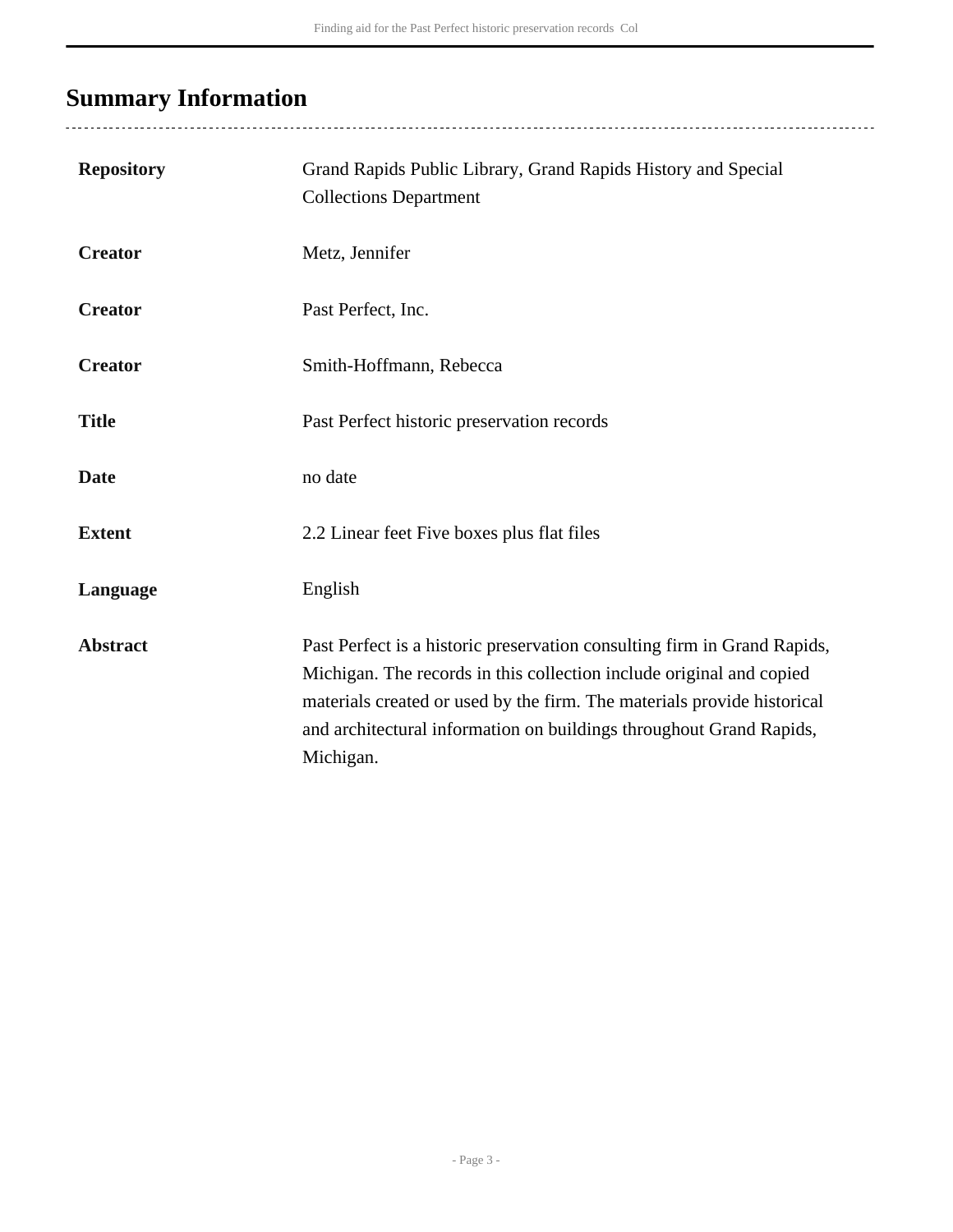## <span id="page-3-0"></span>**Biographical/Historical note**

In 2007, the historic preservation firm Past Perfect, of Grand Rapids, Michigan, celebrated its tenth year. The firm's two principals, Rebecca Smith-Hoffman and Jennifer Metz, work in support of the preservation of Michigan historic buildings and sites, are active in historic organizations in the Grand Rapids and Michigan community, such as the Kent County Historic Preservation Commission and Kent County Council for Historic Preservation, and teach or present information on historic preservation and historic buildings.

Metz & Smith-Hoffman also have strong knowledge of and are contributors to the historical materials held in the book & periodical collections and other archival collections, at the Grand Rapids History & Special Collections Department, Grand Rapids Public Library. Through their routine research of buildings and sites during their historic preservation work, and through their contribution of new publications which reflect their work, the history of Grand Rapids built environment continues to become more accessible.

### <span id="page-3-1"></span>**Scope and Contents note**

As an open collection to which materials will continue to be added, the scope of this collection will evolve. It is expected to continue to include, however, records which may focus on Grand Rapids, Michigan in particular, but also on the other Michigan projects which come to the firm.

It is expected that those records no longer needed by the firm, including architectural drawings and those other print, digital or visual files which don't easily fit normal book shelves, will make their way into this archival collection.

## <span id="page-3-2"></span>**Administrative Information**

#### **Publication Information**

Grand Rapids Public Library, Grand Rapids History and Special Collections Department

#### **Immediate Source of Acquisition note**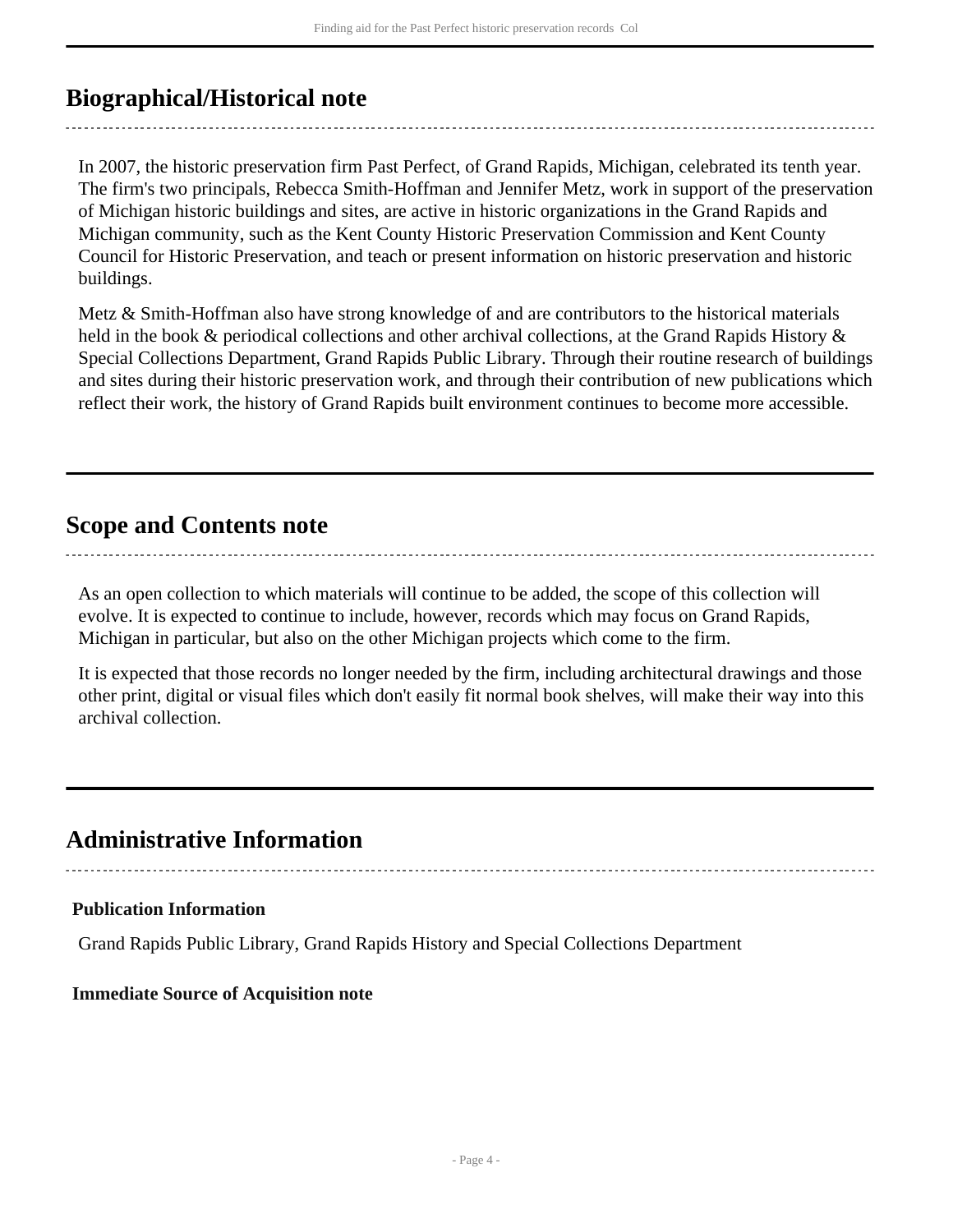Rebecca Smith-Hoffman and Jennifer Metc, both of Past Perfect. Accession numbers 2001.043, 2001.043B, 2000.024, 1999.125, 2002.049, 2002.095 and 00.[5467].7 (2 copies)

## <span id="page-4-0"></span>**Related Materials**

#### **Related Archival Materials note**

Documents representing the work of Ms. Smith-Hoffman and Ms. Metz may be found in the library book collections, periodical articles, and potentially in other collections within the archives.

See also Coll. 163, Kent County Council for Historic Preservation Oral History Project Collection and Ancillary Historic Preservation Files

Ms. Metz has also taught historic preservation as an adjunct instructor at Kendall College. Documents from student projects for her courses are usually processed for Coll. 254, Grand Rapids Buildings Collection.

As strong supporters of the department, they also contribute miscellaneous ephemera and publications about Grand Rapids area architecture and planning, which is most often added to Coll. 254, Grand Rapids Building Collection : Architects & Planners, Architecture & Planning, Historical Preservation, Landscape Architecture.

## <span id="page-4-1"></span>**Controlled Access Headings**

**Geographic Name(s)**

• Grand Rapids (Mich.) -- History

#### **Subject(s)**

- Buildings -- Michigan -- Grand Rapids
- Historic buildings -- Michigan -- Grand Rapids
- Historic preservation -- Michigan -- Grand Rapids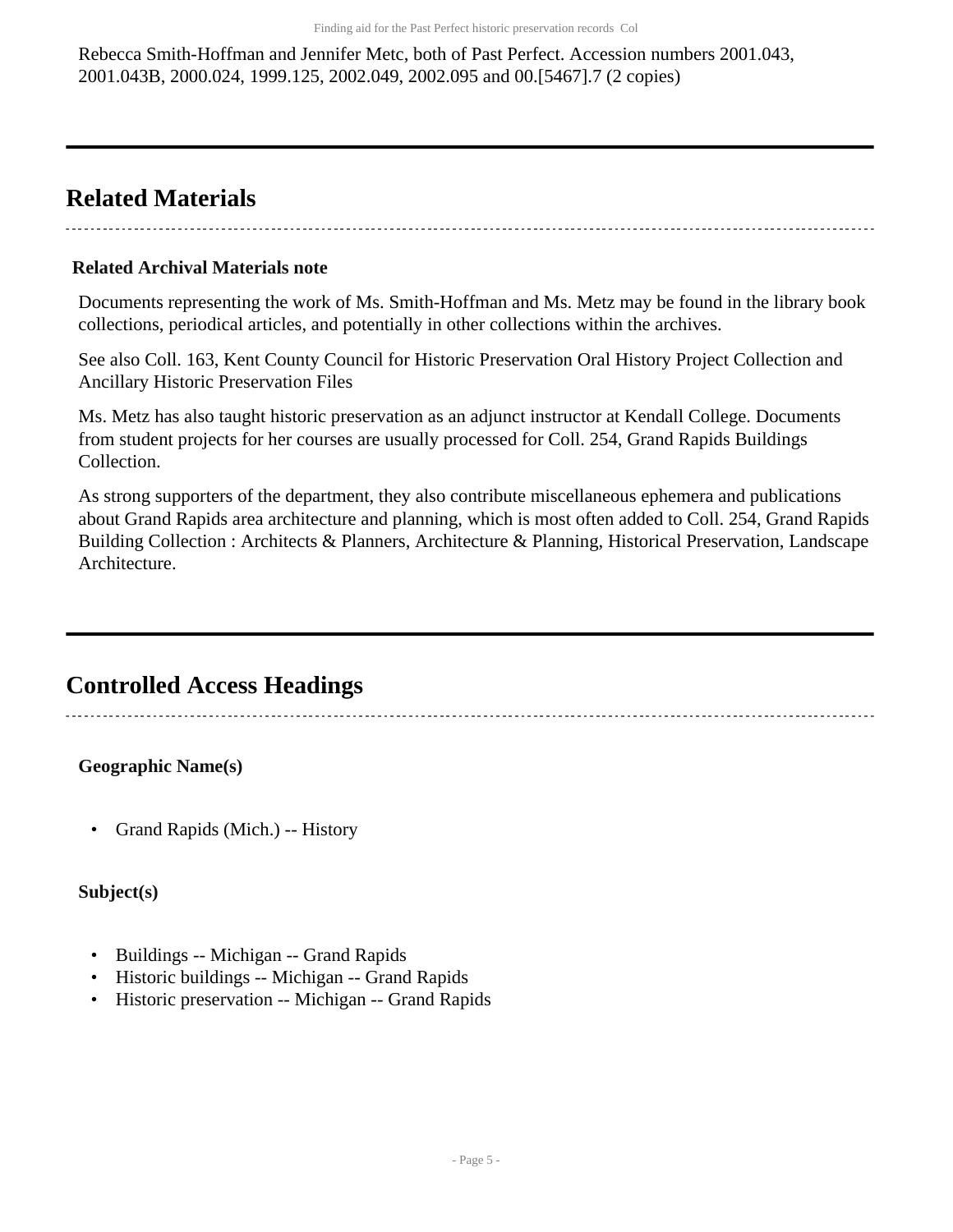## <span id="page-5-0"></span>**Collection Inventory**

<span id="page-5-1"></span>**Series I. Firm Information.** 

<span id="page-5-3"></span><span id="page-5-2"></span>

|                                                                                                                                    | <b>Box</b> |
|------------------------------------------------------------------------------------------------------------------------------------|------------|
| Grand Rapids Press Prints/Clippings. 1. Jennifer Metz 2. Rebecca Smith-Hoffman                                                     | 1          |
| Web Site Pages Capture. Sept. 24, 2001                                                                                             | 1          |
| Christmas Cards and Advertising Cards                                                                                              | 1          |
| <b>Series II. Historic Preservation Information</b>                                                                                |            |
| <b>Series III. Project Documents</b>                                                                                               |            |
| Berkey & Gay                                                                                                                       |            |
|                                                                                                                                    | <b>Box</b> |
| Berkey & Gay Company Furniture Factory Historic District Study Committee.                                                          | 3          |
| Final Report 2000  / prepared by Past Perfect, Inc. 2001.043B. See also an Aug. 2000<br>version of this report in Coll. 254 Box 1. | 1          |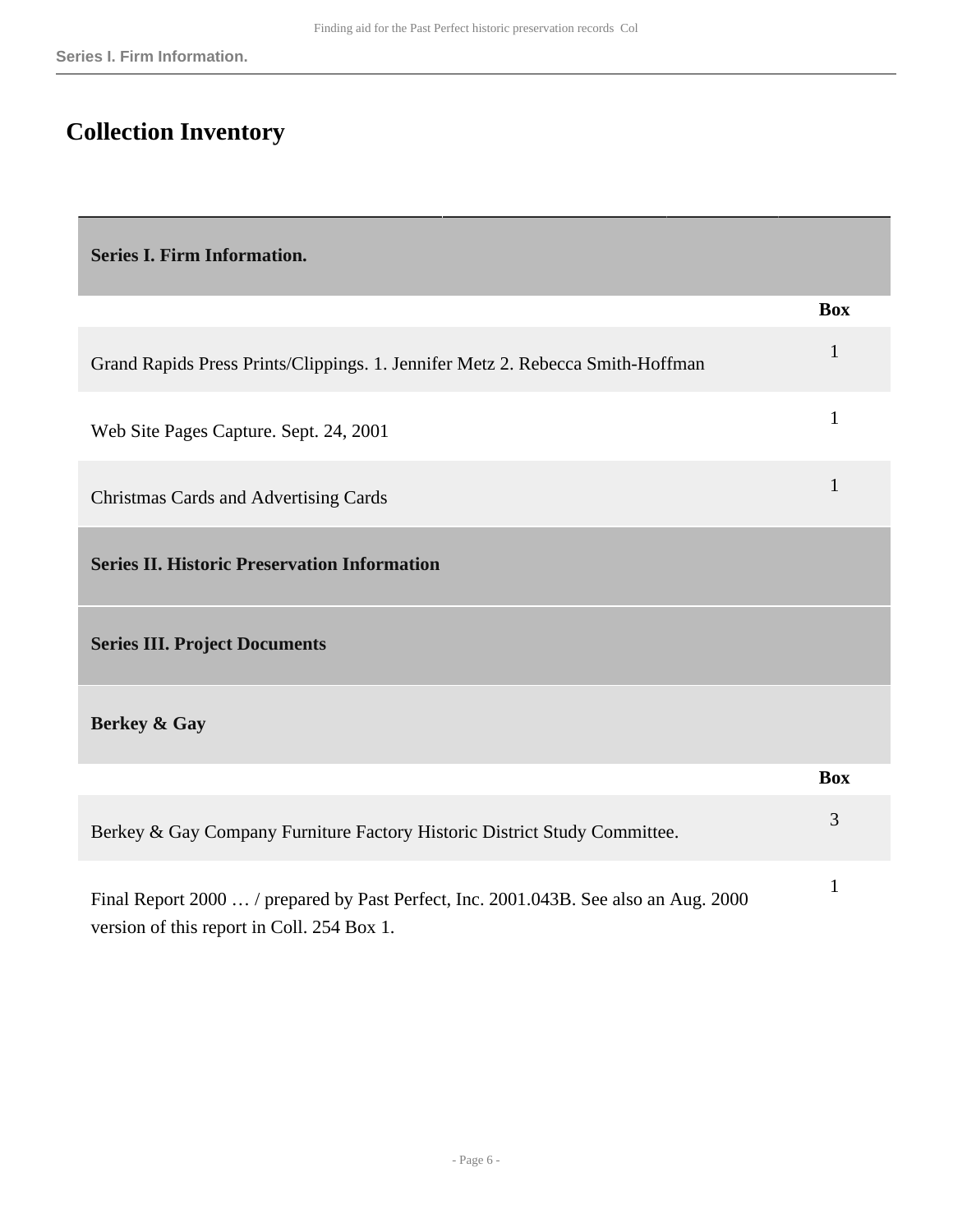| Berkey & Gay Building. New Offices of Mika Meyers Beckett & Jones, PLC /<br>Winkelmann Assoc., Architects. 2001. 2 sheets, entrance elevation. Architectural<br>drawings. [2002.049, 4/16/2002]                                                                                                                                                       | FF-XIV-B   |
|-------------------------------------------------------------------------------------------------------------------------------------------------------------------------------------------------------------------------------------------------------------------------------------------------------------------------------------------------------|------------|
| <b>Boardwalk</b>                                                                                                                                                                                                                                                                                                                                      |            |
|                                                                                                                                                                                                                                                                                                                                                       | <b>Box</b> |
| The Boardwalk: uptown community living. Opening Gala Celebration packet. Includes 3<br>color photos, invitations, and information documents in a pocketed folder 2003.044                                                                                                                                                                             | 5          |
| <b>Cherry St.</b>                                                                                                                                                                                                                                                                                                                                     |            |
|                                                                                                                                                                                                                                                                                                                                                       | <b>Box</b> |
| Cherry Street Landing / DesignPlus, 1998. 23 architectural drawings [2002.049,<br>$4/16/2002$ ]                                                                                                                                                                                                                                                       | FF-XIV-B   |
| <b>Downtown Development</b>                                                                                                                                                                                                                                                                                                                           |            |
|                                                                                                                                                                                                                                                                                                                                                       | <b>Box</b> |
| Downtown Grand Rapids, Mi. Historical and Architectural Survey / City of GR, Central<br>City Survey, Phase III. City of GR Planning Dept.; GR Downtown Development<br>Authority. In Cooperation with Michigan Dept. of State. Survey Consultants: Past Perfect,<br>Inc., July 2000. 2 CDs 1. Addresses A-R 2. Addresses S-Z [2001.043C] Feb. 12, 2002 | 3          |
| Central City Survey, Phase III, Grand Rapids, Michigan / Past Perfect, Inc. July 2000<br>[oversized maps] 00.[5467].7 (2 copies) Second copy at FF-XIV-B                                                                                                                                                                                              | 3          |

### **Scope and Contents note**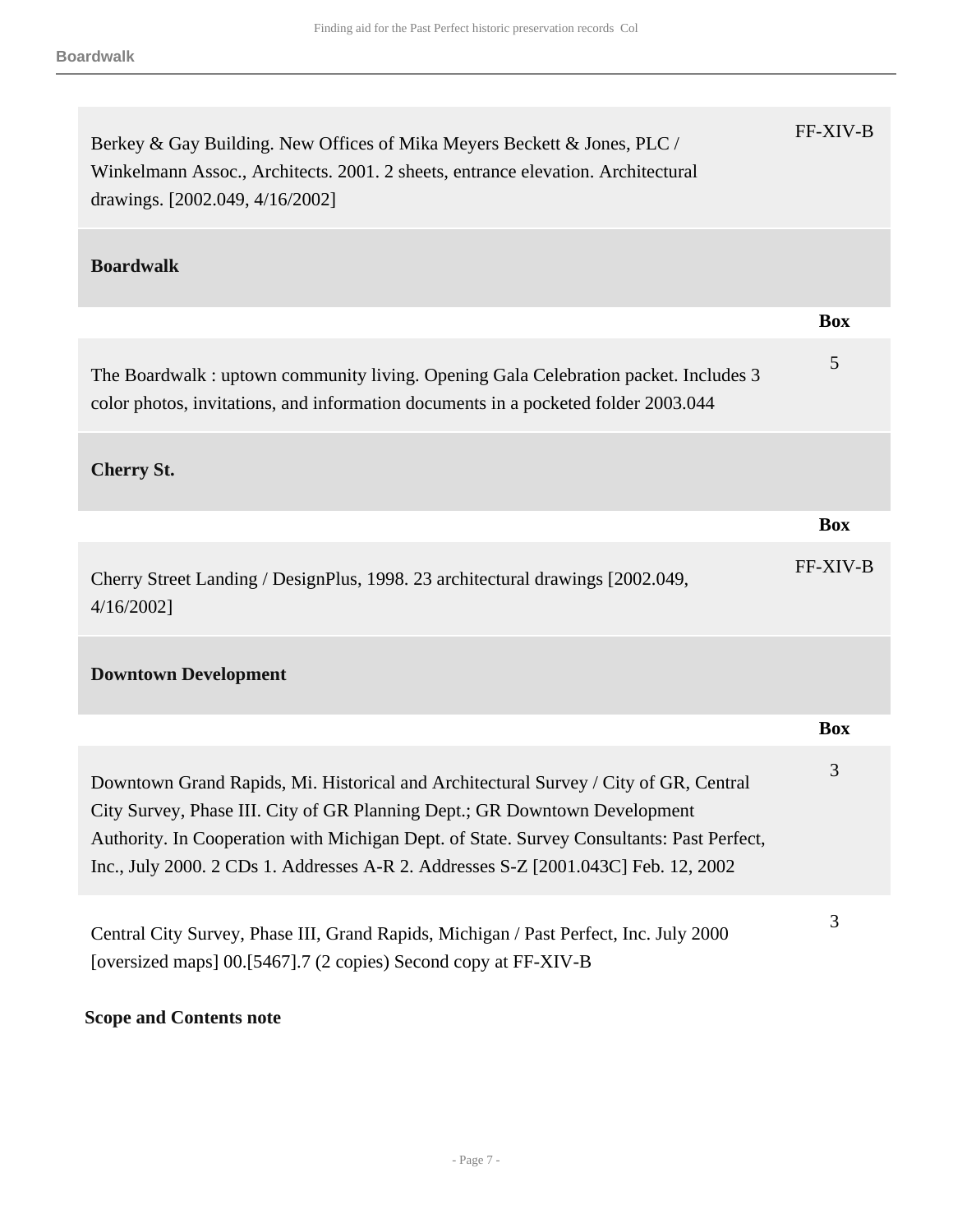NOTE: Published version of survey received from cataloging 10/27/2006, is shelved with the Local History Book Collection, and has the title: Central City Survey, Phase III. Downtown Building Survey, Grand Rapids, Michigan / Past Perfect, Inc. July 2000. M711.4.C333

Downtown Priorities : the report of the DDA Priorities Committee / GR Downtown Development Authority, Jan. 1996. In plastic report cover with black slide. Green highlighter used on some pages in the back. 2003.044

5

**Box**

Sharing ideas and plans for Downtown projects 7 initiatives / City of Grand Rapids. Feb. 9, 1996. Project overviews, including one on the Peck Building by RSH. Some color graphics included. 2003.044 5

Frey Foundation : public art and city enhancement initiative / Community Advisory Committee. Apr. 23, 1996. Notes in ink on the back of one page. 2003.044 5

#### **Fairmount Square**

|                                                                                     | <b>Box</b>                  |
|-------------------------------------------------------------------------------------|-----------------------------|
| Fairmount Square Historic District. Final Report of the study committee, Sept. 1999 | $\overline{2}$              |
| Photo Album. Eastern St. area, ca. 1998                                             | $\mathcal{D}_{\mathcal{A}}$ |
| <b>Heartside</b>                                                                    |                             |

| Old Town/Heartside Opportunities / City of Grand Rapids. 8 pgs, including historic |  |
|------------------------------------------------------------------------------------|--|
| district and historic landmarks maps on inside back cover. 2003.044                |  |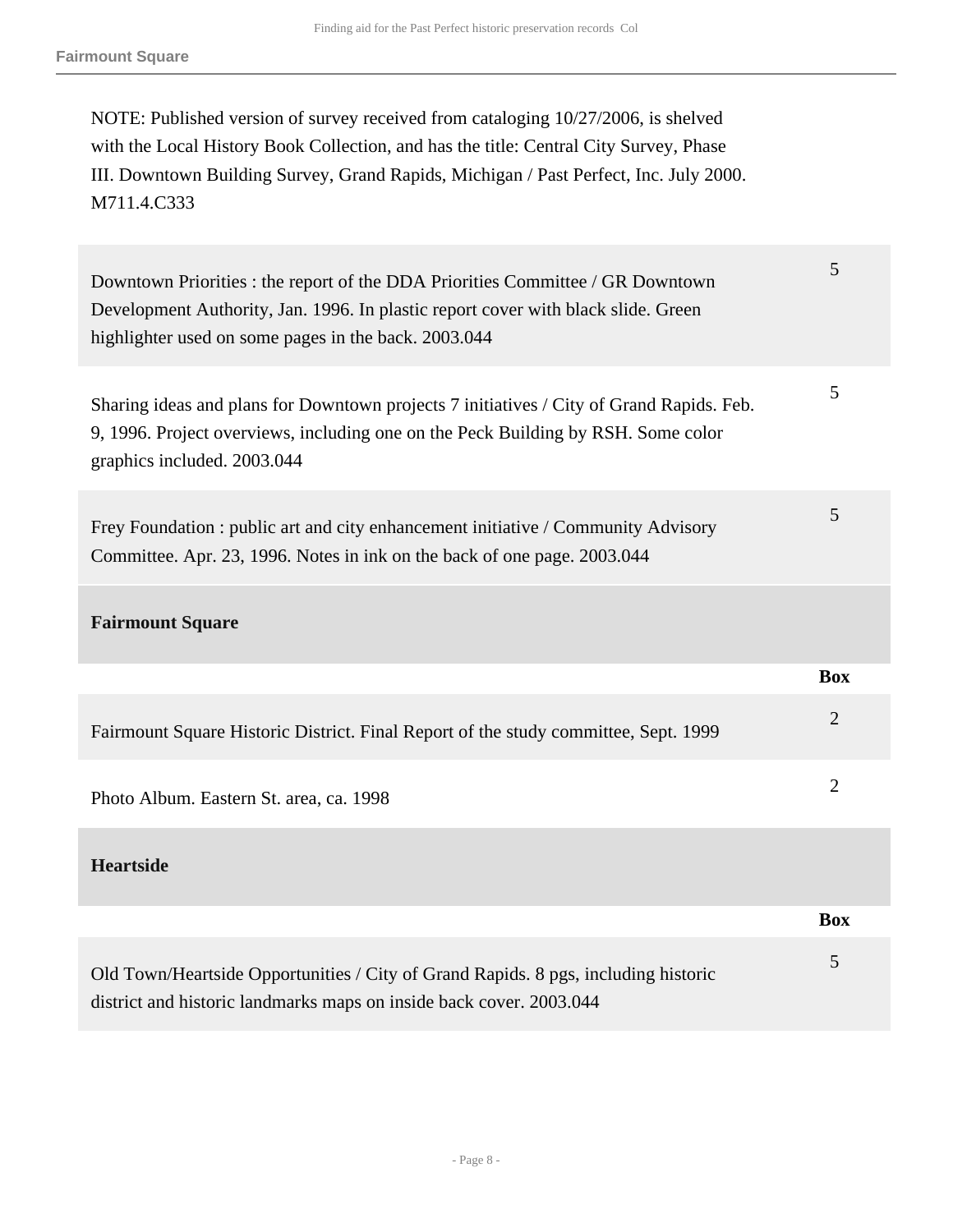| <b>Peck Building</b>                                                                                                                                                                                                                                                                                                                                                                                                 |                |
|----------------------------------------------------------------------------------------------------------------------------------------------------------------------------------------------------------------------------------------------------------------------------------------------------------------------------------------------------------------------------------------------------------------------|----------------|
|                                                                                                                                                                                                                                                                                                                                                                                                                      | <b>Box</b>     |
| Peck Building Renovation / Integrated Architecture, et al. 1998. 23 architectural drawings<br>[2002.049, 4/16/2002]                                                                                                                                                                                                                                                                                                  | FF-XIV-B       |
| Peck Building / True North Architecture, 1999. 3 architectural drawings [2002.049,<br>$4/16/2002$ ]                                                                                                                                                                                                                                                                                                                  | FF-XIV-B       |
| Peck Building Renovation / Integrated Architects. Sheets No. A5.1 (4 copies) 1997, 1999.<br>4 architectural drawings [2002.049, 4/16/2002]                                                                                                                                                                                                                                                                           | FF-XIV-B       |
| $+$ transmittal sheet                                                                                                                                                                                                                                                                                                                                                                                                | $\overline{2}$ |
| Rathbone Renovation / Cornerstone Architects. Feb. 1, 1993. Existing Facilities Survey. 1<br>blackline sheet. Architectural drawing. [2002.049, 4/16/2002]                                                                                                                                                                                                                                                           | FF-XIV-B       |
| <b>Rails to Trails</b>                                                                                                                                                                                                                                                                                                                                                                                               |                |
|                                                                                                                                                                                                                                                                                                                                                                                                                      | <b>Box</b>     |
| Historic Resources Inventory of Five Linear State Parks / Sponsored by Mich. Dept.<br>of Natural Resources, parks and Recreation Bureau, State Park Stewardship Program,<br>Michigan Historical Center, Michigan Dept. of History, Arts & Libraries. Oct. 2002.;<br>Report prepared by Past Perfect, Inc. Parks included: Lakeland Trail; White Pine Trail;<br>Kal-Haven Trail; Van Buren Trail; Hart-Montague Trail | 5              |
|                                                                                                                                                                                                                                                                                                                                                                                                                      |                |

**9 Sets of Railroad Right of Way drawings.**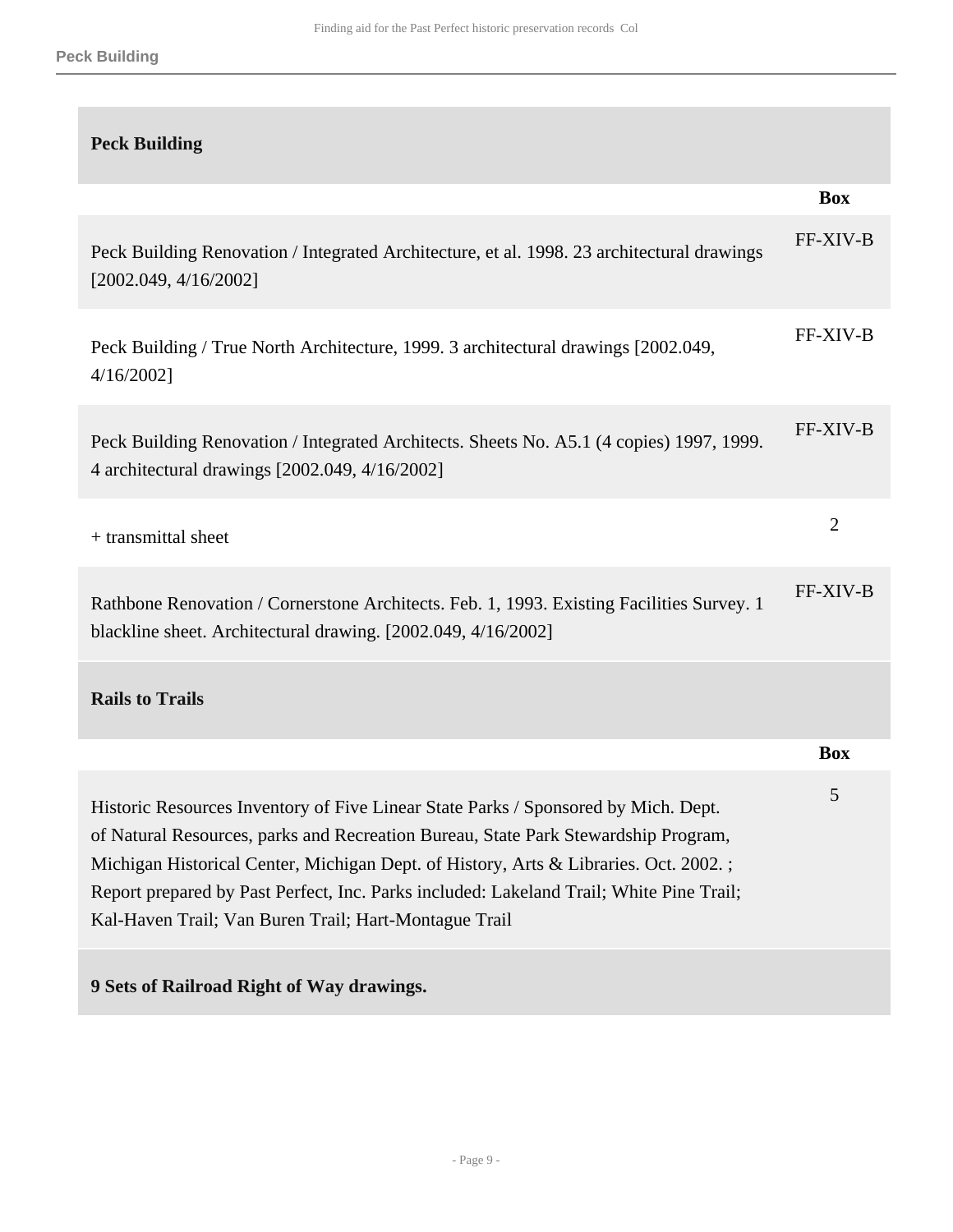#### **Scope and Contents note**

Station and right of way maps with common formal title elements: Grand Trunk Western R.R. Co. Operated by the Grand Trunk Western R.R. Co. Station  $x + x$  to Station  $x + X$ , June 30, 1917... Toronto, Canada.

|                                                                                                                                                                                            | <b>Box</b>      |
|--------------------------------------------------------------------------------------------------------------------------------------------------------------------------------------------|-----------------|
| [Set 1] [Hart to Montague] Set of 19 Blueline prints. VAL SEC 3F                                                                                                                           | RB <sub>6</sub> |
| [Set 2] [White Pine] Railroad Right-of-Way-Maps: Osceola County / Michigan Dept. of<br>Transportation. Jan. 29, 1987. Sheet nos. 1-48, Comstock Park to Reeds City.                        | RB5             |
| [Set 3] [White Pine Trail. Montcalm Co.] Railroad Right-of-Way-Maps: Montcalm<br>County / Michigan Dept. of Transportation. Feb. 9, 1989. Sheets 1 to 23, Comstock Park<br>to Reeds City". | R <sub>B6</sub> |
| [Set 4] [White Pine. Mecosta] Railroad Right-of-Way-Maps: Wexford County /<br>Michigan Dept. of Transportation. Dec. 1, 1987. Sheets nos. 1 to 13, Reeds City to<br>Petoskey".             | R <sub>B5</sub> |
| [Set 5] [White Pine to Mecosta County] Railroad Right-of-Way-Maps: Mecosta /<br>Michigan Dept. of Transportation. Nov. 30, 1988. Sheets nos. 1 to 47, Comstock Park to<br>Reeds City".     | RB5             |
| [Set 6] [White Pine to Kent County] Railroad Right-of-Way-Maps: Kent County /<br>Michigan Dept. of Transportation. March 12, 1986. Sheets nos. 1 to 42, Comstock Park to<br>Reeds City".   | RB5             |
| [Set 7] [Lakeland Trail]Drawings evidently reproduced as 3 to 4 sheets, i.e. parts, of sheet<br>nos. $S18$ to $S25$ . Total sheets = 31.                                                   | RB <sub>6</sub> |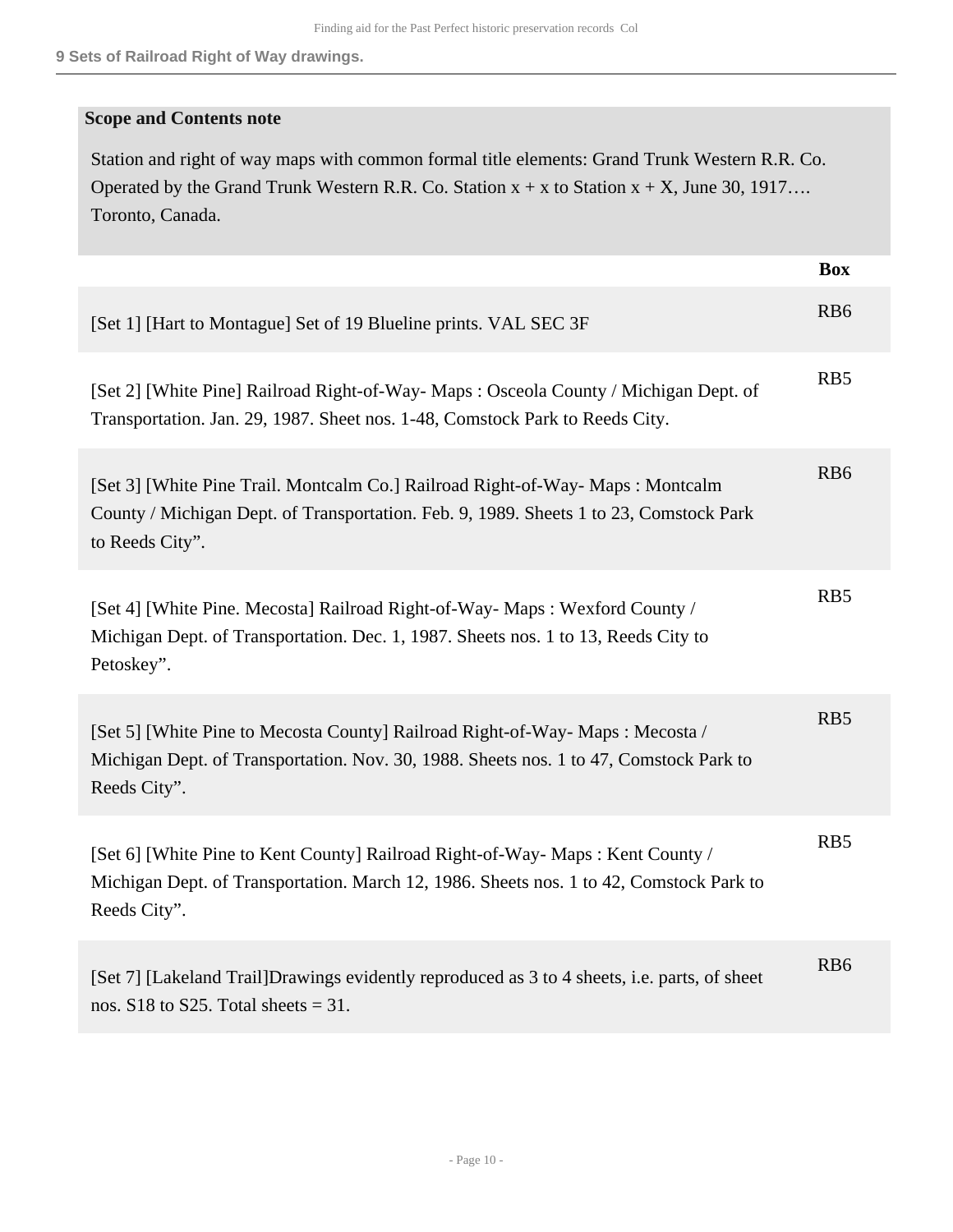| [Set 8] [Van Buren] No formal title sheet. South Haven area. 26 Sheets, with VAL SEC<br>4D labeling                                                                                | RB <sub>6</sub> |
|------------------------------------------------------------------------------------------------------------------------------------------------------------------------------------|-----------------|
| [Set 9 [Kal-Haven] Right of Way and Track Map, Michigan Central Railroad Co., South<br>Haven Branch, Dec. 28, 1917. V, 19-M, Sheets 1 to 19                                        | R <sub>B5</sub> |
| <b>St. Andrew's Cathedral</b>                                                                                                                                                      |                 |
|                                                                                                                                                                                    | <b>Box</b>      |
| Copies of set of drawings, 81 sheets. Cathedral of St. Andrew. Phase II, Renovation and<br>Addition, Apr. 1999 / Quinn Evans Architects, Ann Arbor, et al                          | <b>FF-XIV-A</b> |
| <b>Wealthy Street Theatre</b>                                                                                                                                                      |                 |
|                                                                                                                                                                                    | <b>Box</b>      |
| Wealthy Street Theatre / Quinn Evans, Architects, Ann Arbor, Mich. 9 Blueline prints.<br>N.d. Architectural drawings [2002.049, 4/16/2002]                                         | FF-XIV-B        |
| Wealthy Street Theatre / Quinn Evans, Architects, Ann Arbor, Mich. Oct. 10, 1997. 2<br>Blueline prints. Architectural drawings. [2002.049, 4/16/2002]                              | <b>FF-XIV-B</b> |
| Wealthy Street Theatre / MHB Design Group, Inc. Oct. 10, 1997. 3 sheets. Architectural<br>drawings [2002.049, 4/16/2002]                                                           | <b>FF-XIV-B</b> |
| The "Raising the Curtain" Capital Campaign : case for Support / South East Economic<br>Development (SEED), Wealthy Theatre Restoration Project. 6 sheets, plus covers.<br>2003.044 | 5               |